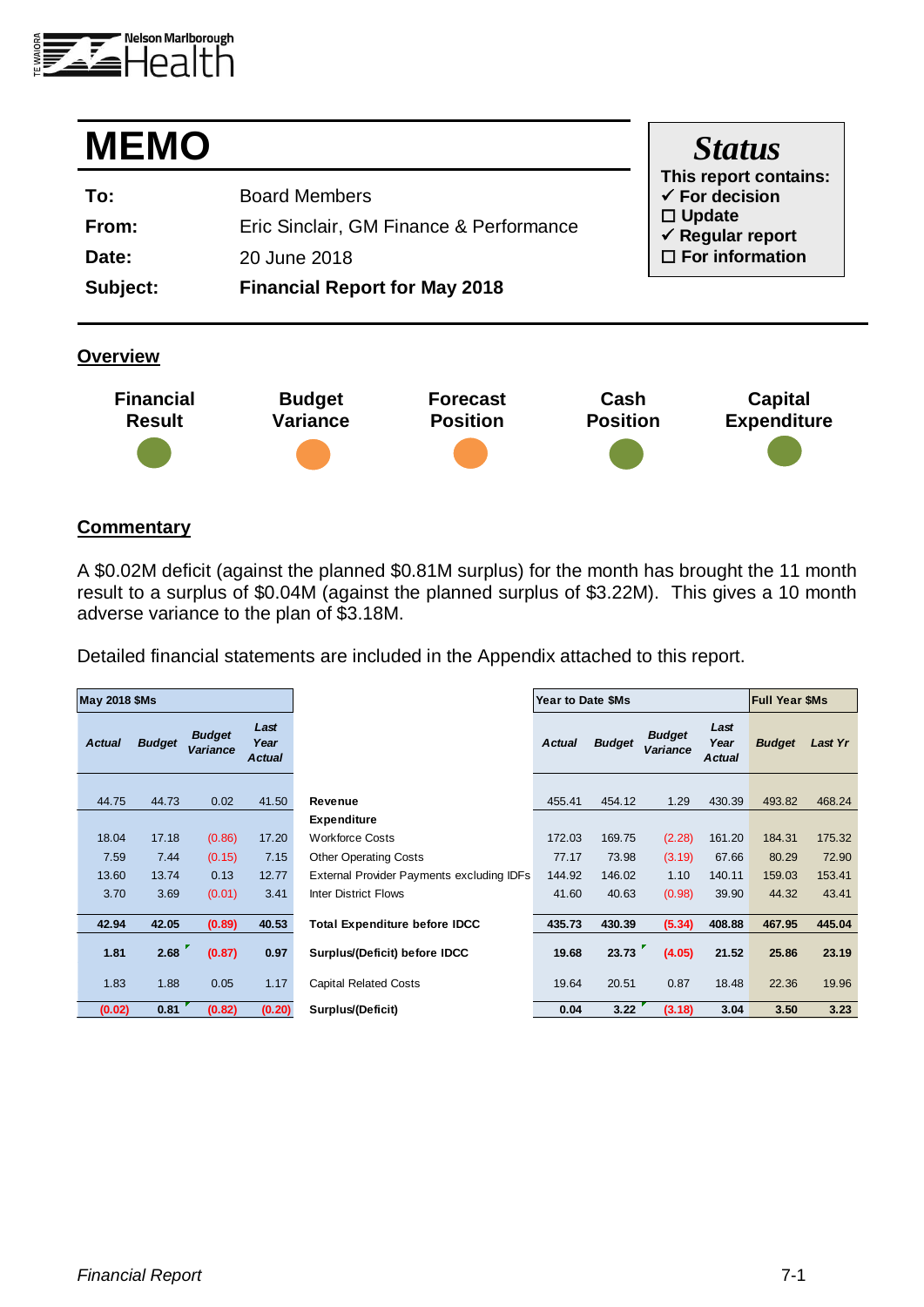



## **Key messages for the month**

- NMH continues to report a small surplus position however we remain adverse to the plan. This means we continue as one of only two DHBs to report a surplus position.
- Key points to note:
	- o The areas causing the adverse variance within the month remain the same as in previous months, namely medical workforce, nursing workforce, clinical supplies, hospital and community pharmaceuticals, air ambulance and inter district flows (IDFs).
	- o The June result will include a few of the normal year end adjustments, including the revaluation of the employee entitlements, some additional estimates of annual wash up amounts (e.g. IDFs, Pharmac rebates) as well as a number of estimations that will be required for a number of items (e.g. the NZNO MECA settlement where we are expecting to receive advice from the MOH so a nationally consistent position is taken).

## **Annual Equity Repayment**

Since June 2007, DHBs have received additional funding that was provided by Treasury specifically relating to the revaluation of property assets that occurred under the accounting standard applicable at the time, namely Financial Reporting Standard No. 3 (FRS-3). This additional funding ensured a neutral impact to DHB's bottom lines given the revaluation increased depreciation and capital charge.

At the time it was agreed between the DHBs, MOH and Treasury that the amount of the additional funding equivalent to the increased depreciation component would be repaid as an equity repayment on an annual basis. This process has occurred each year since that time. The advice from the MOH was received on 25 May and is attached. This advice requests a repayment of \$547,308 which is in line with annual payments made in the previous years.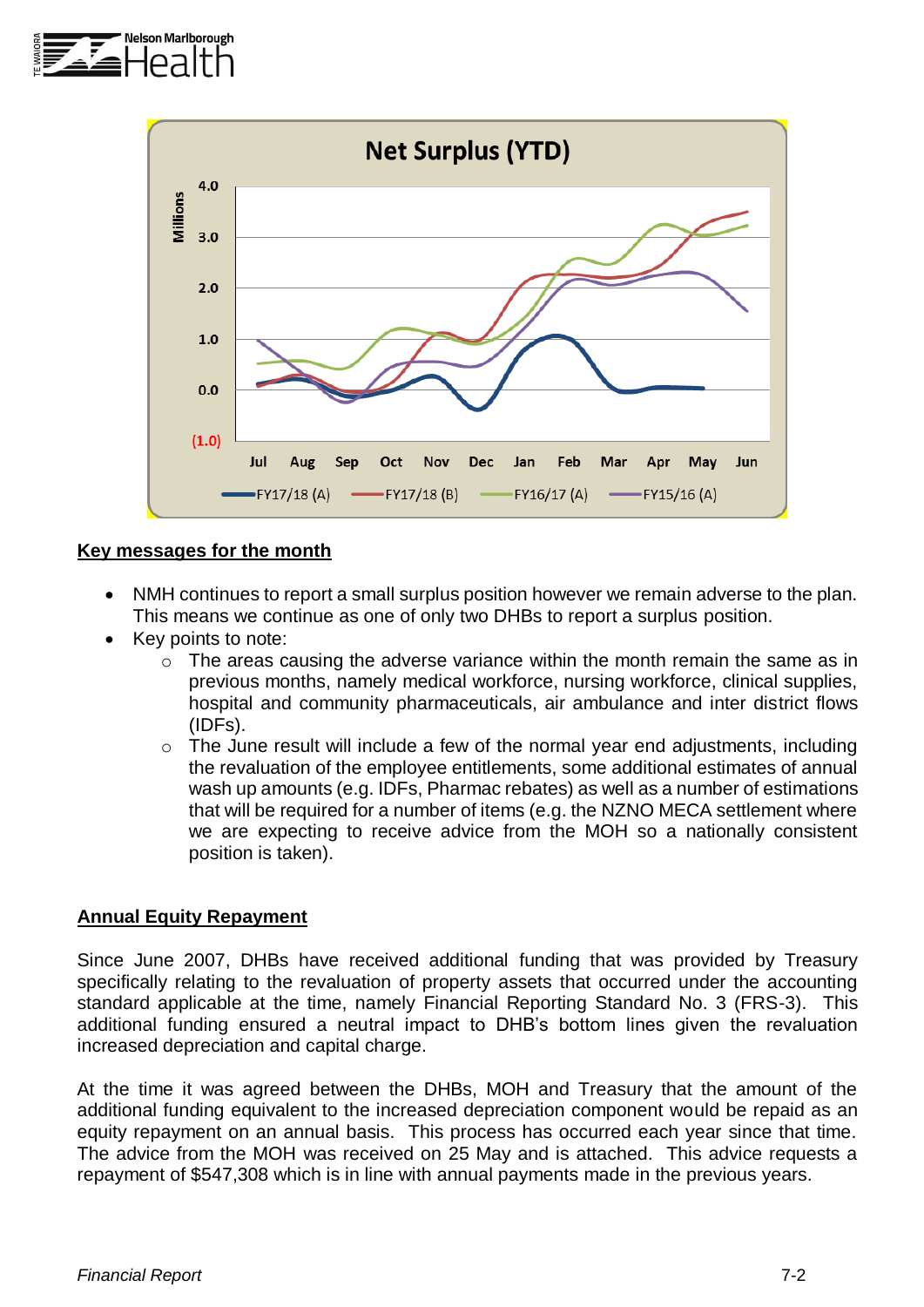

Under the Delegation Policy, management does not have the authority to approve equity repayments and therefore the approval of the Board is required for management to make the payment.

Report prepared by: Eric Sinclair **GM Finance and Performance**

## **RECOMMENDATIONS:**

### **THAT THE BOARD:**

- **1 RECEIVES THE FINANCIAL REPORT**
- **2 APPROVES THE REPAYMENT OF EQUITY TO THE VALUE OF \$547,308**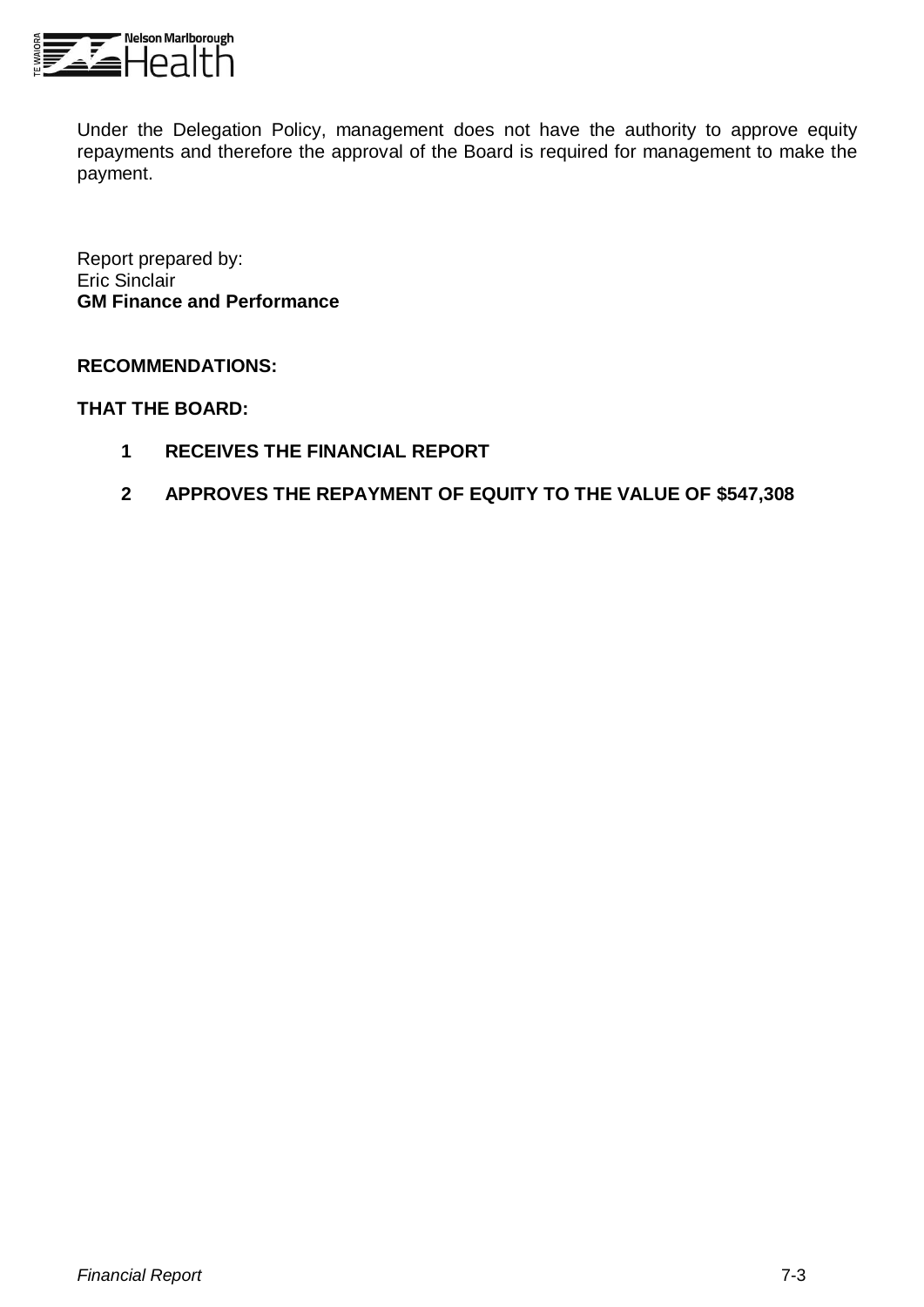

# **Appendix A – Detailed Financial Statements**

## *Statement of Financial Performance*

| May 2018 \$000s |               |                           |                        |                                                  | Year to Date \$000s                                                                          |         |               |          | Full Year \$000s |          |
|-----------------|---------------|---------------------------|------------------------|--------------------------------------------------|----------------------------------------------------------------------------------------------|---------|---------------|----------|------------------|----------|
| <b>Actual</b>   | <b>Budget</b> | <b>Budget</b><br>Variance | Last<br>Year<br>Actual |                                                  | Last<br><b>Budget</b><br><b>Actual</b><br><b>Budget</b><br>Year<br>Variance<br><b>Actual</b> |         | <b>Budget</b> | Last Yr  |                  |          |
|                 |               |                           |                        | Revenue                                          |                                                                                              |         |               |          |                  |          |
| 40,070          | 40,138        | (68)                      | 36,990                 | MOH devolved funding                             | 407,763                                                                                      | 406,320 | 1,443         | 384,883  | 442,001          | 418,471  |
| 2,078           | 2,070         | $\bf 8$                   | 2,014                  | MOH non-devolved funding                         | 21,304                                                                                       | 21,771  | (467)         | 20,207   | 23,530           | 22,090   |
| 1,546           | 1,392         | 154                       | 1,316                  | Other government & DHBs                          | 14,810                                                                                       | 14,726  | 84            | 13,905   | 16,007           | 15,243   |
| 1,057           | 1,133         | (76)                      | 1,183                  | Other income                                     | 11,531                                                                                       | 11,300  | 232           | 11,397   | 12,278           | 12,433   |
| 44,751          | 44,733        | 18                        | 41,503                 | <b>Total Revenue</b>                             | 455,409                                                                                      | 454,117 | 1,292         | 430,393  | 493,817          | 468,237  |
|                 |               |                           |                        | <b>Expenditure</b>                               |                                                                                              |         |               |          |                  |          |
| 17,578          | 17,056        | (522)                     | 16,682                 | <b>Employed Workforce</b>                        | 168,389                                                                                      | 168,550 | 161           | 157,396  | 183,007          | 171,259  |
| 463             | 123           | (339)                     | 520                    | <b>Outsourced Workforce</b>                      | 3,643                                                                                        | 1,205   | (2, 438)      | 3,807    | 1,306            | 4,060    |
| 18,041          | 17,179        | (862)                     | 17,202                 | <b>Total Workforce</b>                           | 172,031                                                                                      | 169,754 | (2, 277)      | 161,203  | 184,313          | 175,319  |
| 1,451           | 1,399         | (52)                      | 866                    | <b>Outsourced Services</b>                       | 14,858                                                                                       | 14,596  | (263)         | 9,994    | 15,875           | 10,561   |
| 4,001           | 3,224         | (777)                     | 3,651                  | <b>Clinical Supplies</b>                         | 35,071                                                                                       | 31,308  | (3,762)       | 32,223   | 34,028           | 35,623   |
| 2,140           | 2,819         | 679                       | 2,632                  | <b>Non-Clinical Supplies</b>                     | 27,240                                                                                       | 28,079  | 838           | 25,440   | 30,388           | 26,718   |
| 13,603          | 13,736        | 133                       | 12,768                 | <b>External Provider Payments excluding IDFs</b> | 144,924                                                                                      | 146,023 | 1,098         | 140,112  | 159,029          | 153,409  |
| 3,701           | 3,693         | (8)                       | 3,410                  | <b>Inter District Flows</b>                      | 41,603                                                                                       | 40,628  | (976)         | 39,903   | 44,321           | 43,412   |
| 42,937          | 42,050        | (887)                     | 40,529                 | <b>Total Expenditure before IDCC</b>             | 435,728                                                                                      | 430,387 | (5, 341)      | 408,876  | 467,954          | 445,043  |
| 1,814           | 2,683         | (869)                     | 974                    | Surplus/(Deficit) before IDCC                    | 19,680                                                                                       | 23,729  | (4,049)       | 21,517   | 25,863           | 23,194   |
| 28              | 24            | (4)                       | 27                     | Interest Expense                                 | 318                                                                                          | 233     | (85)          | 1,887    | 252              | 1,914    |
| 1,023           | 1,074         | 51                        | 980                    | Depreciation                                     | 10,728                                                                                       | 11,699  | 972           | 10,671   | 12,757           | 11,631   |
| 780             | 780           | (1)                       | 165                    | Capital Charge                                   | 8,595                                                                                        | 8,575   | (20)          | 5,922    | 9,355            | 6,418    |
| 1,832           | 1,878         | 46                        | 1,172                  | <b>Total IDCC</b>                                | 19,641                                                                                       | 20,508  | 867           | 18,480   | 22,364           | 19,964   |
| (18)            | 805           | (823)                     | (199)                  | Surplus/(Deficit) after IDCC                     | 40                                                                                           | 3,222   | (3, 182)      | 3,037    | 3,499            | 3,230    |
|                 |               |                           |                        |                                                  |                                                                                              |         |               |          |                  |          |
| 3,897           | 3,908         | (10)                      | 2,847                  | Funder                                           | 11,420                                                                                       | 12,807  | (1, 387)      | 5,796    | 12,980           | 4,560    |
| (65)            | (22)          | (44)                      | (154)                  | Governance                                       | 434                                                                                          | 305     | 129           | (169)    | 343              | (115)    |
| (3, 851)        | (3,081)       | (770)                     | (2,892)                | Provider                                         | (11, 814)                                                                                    | (9,890) | (1, 924)      | (2, 590) | (9, 824)         | (1, 215) |
| (18)            | 805           | (823)                     | (199)                  | Surplus/(Deficit)                                | 40                                                                                           | 3,222   | (3, 182)      | 3,037    | 3,499            | 3,230    |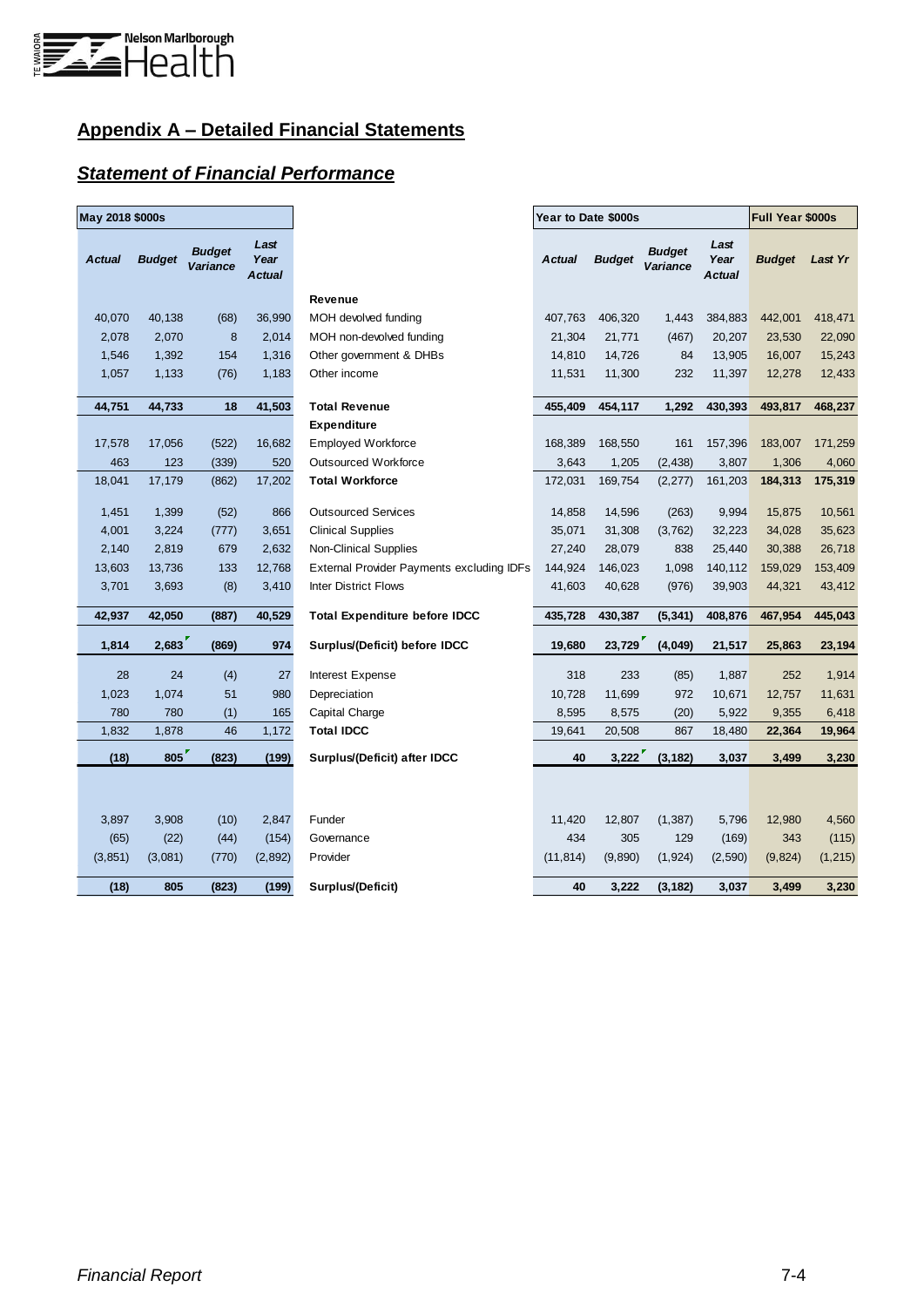

## *Financial Performance by Division*

| May 2018 \$000s |               |                           |                               |
|-----------------|---------------|---------------------------|-------------------------------|
| <b>Actual</b>   | <b>Budget</b> | <b>Budget</b><br>Variance | Last<br>Year<br><b>Actual</b> |
| 40.921          | 40,937        | (16)                      | 37,830                        |
| 354             | 354           | 0                         | 354                           |
| 23,196          | 23,043        | 153                       | 22,124                        |
| (19, 720)       | (19,601)      | (119)                     | (18, 805)                     |
| 44,751          | 44,733        | 18                        | 41,503                        |
|                 |               |                           |                               |
| 37,024          | 37,030        | 6                         | 34,983                        |
| 419             | 375           | (44)                      | 507                           |
| 27.046          | 26.124        | (922)                     | 25,016                        |
| (19, 720)       | (19,601)      | 119                       | (18, 805)                     |
| 44,769          | 43,928        | (841)                     | 41,701                        |
|                 |               |                           |                               |
| 3,897           | 3,908         | (10)                      | 2,847                         |
| (65)            | (22)          | (44)                      | (154)                         |
| (3, 851)        | (3,081)       | (770)                     | (2,892)                       |
| (18)            | 805           | (823)                     | (199)                         |

| May 2018 \$000s |               |                                  |                               |                                       | Year to Date \$000s       |               | <b>Full Year \$000s</b>   |                               |                                        |          |
|-----------------|---------------|----------------------------------|-------------------------------|---------------------------------------|---------------------------|---------------|---------------------------|-------------------------------|----------------------------------------|----------|
| <b>Actual</b>   | <b>Budget</b> | <b>Budget</b><br><b>Variance</b> | Last<br>Year<br><b>Actual</b> |                                       | <b>Actual</b>             | <b>Budget</b> | <b>Budget</b><br>Variance | Last<br>Year<br><b>Actual</b> | <b>Budget</b>                          | Last Yr  |
|                 |               |                                  |                               | <b>Revenue</b>                        |                           |               |                           |                               |                                        |          |
| 40,921          | 40,937        | (16)                             | 37,830                        | Funds                                 | 417,048                   | 415,067       | 1,981                     | 393,517                       | 451,541                                | 427,945  |
| 354             | 354           | $\overline{0}$                   | 354                           | Governance and Funding Administration | 3,913                     | 3,927         | (14)                      | 3,916                         | 4,281                                  | 4,270    |
| 23,196          | 23,043        | 153                              | 22,124                        | Provider                              | 253,548                   | 250,734       | 2.814                     | 240.665                       | 273,208                                | 262,585  |
| (19, 720)       | (19,601)      | (119)                            | (18, 805)                     | Eliminations                          | (219, 100)                | (215, 611)    | (3, 489)                  | (207, 705)                    | $(235, 212)$ $(226, 563)$              |          |
| 44,751          | 44,733        | 18                               | 41,503                        | <b>Total Revenue</b>                  | 455,409                   | 454,117       | 1,292                     | 430,393                       | 493,817                                | 468,237  |
|                 |               |                                  |                               | <b>Expenditure</b>                    |                           |               |                           |                               |                                        |          |
| 37,024          | 37,030        | 6                                | 34,983                        | <b>Funds</b>                          | 405.628                   | 402,260       | (3,368)                   | 387,721                       | 438,561                                | 423,385  |
| 419             | 375           | (44)                             | 507                           | Governance and Funding Administration | 3,479                     | 3.623         | 143                       | 4,085                         | 3,938                                  | 4,385    |
| 27,046          | 26,124        | (922)                            | 25,016                        | Provider                              | 265,362                   | 260,624       | (4, 738)                  | 243,255                       | 283,032                                | 263,800  |
| (19, 720)       | (19,601)      | 119                              | (18, 805)                     | Eliminations                          | $(219, 100)$ $(215, 611)$ |               | 3,489                     |                               | $(207, 705)$ $(235, 212)$ $(226, 563)$ |          |
| 44,769          | 43,928        | (841)                            | 41,701                        | <b>Total Expenditure</b>              | 455,369                   | 450.895       | (4, 474)                  | 427,356                       | 490,318                                | 465,006  |
|                 |               |                                  |                               | <b>Net Contribution</b>               |                           |               |                           |                               |                                        |          |
| 3,897           | 3,908         | (10)                             | 2,847                         | Funds                                 | 11,420                    | 12.807        | (1, 387)                  | 5,796                         | 12,980                                 | 4,560    |
| (65)            | (22)          | (44)                             | (154)                         | Governance and Funding Administration | 434                       | 305           | 129                       | (169)                         | 343                                    | (115)    |
| (3,851)         | (3,081)       | (770)                            | (2,892)                       | Provider                              | (11, 814)                 | (9,890)       | (1, 924)                  | (2,590)                       | (9,824)                                | (1, 215) |
| (18)            | 805           | (823)                            | (199)                         | <b>Net Surplus/(Deficit)</b>          | 40                        | 3,222         | (3, 182)                  | 3,037                         | 3,499                                  | 3,230    |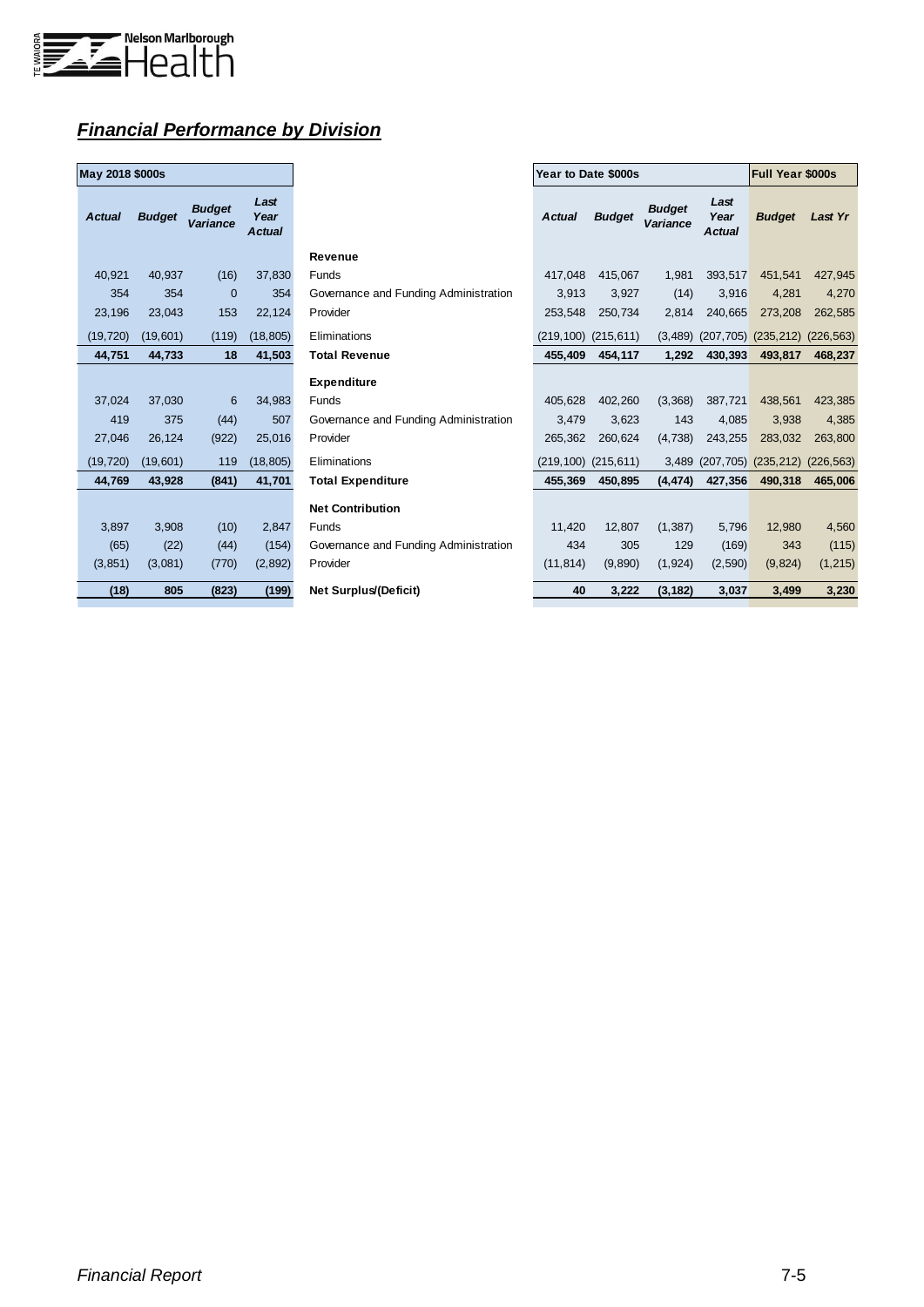

# *Statement of Financial Position*

|                                 | <b>June 2017</b> | <b>May</b>    | <b>May</b>    |                | <b>Annual</b> |
|---------------------------------|------------------|---------------|---------------|----------------|---------------|
| \$000s                          | <b>Actual</b>    | <b>Actual</b> | <b>Budget</b> | Variance       | <b>Budget</b> |
| <b>Current Assets</b>           |                  |               |               |                |               |
| Bank                            | 21,561           | 27,006        | 29,228        | (2, 222)       | 30,156        |
| Deposits > 3 months             | 19,301           | 19,950        | 18,950        | 1,000          | 18,950        |
| Debtors & Prepayments           | 18,140           | 20,603        | 15,000        | 5,603          | 15,000        |
| <b>Stock</b>                    | 2,700            | 2,690         | 2,770         | (80)           | 2,770         |
| <b>Assets Held for Sale</b>     | 465              | 465           | 191           | 274            | 465           |
| <b>Current Assets</b>           | 62,167           | 70,714        | 66,139        | 4,575          | 67,341        |
| <b>Current Liabilities</b>      |                  |               |               |                |               |
| Creditors                       | 28,534           | 35,314        | 29,804        | (5, 510)       | 29,804        |
| <b>Employee Entitlements</b>    | 33,201           | 36,977        | 32,000        | (4, 977)       | 32,000        |
| Term Debt - Current Portion     | 477              | 489           | 500           | 11             | 500           |
| <b>Current Liabilities</b>      | 62,212           | 72,779        | 62,304        | (10, 475)      | 62,304        |
| <b>Working Capital</b>          | (46)             | (2,065)       | 3,835         | (5,900)        | 5,037         |
| <b>Non Current Assets</b>       |                  |               |               |                |               |
| Property Plant and Equipment    | 171,589          | 173,066       | 169,721       | 3,345          | 168,227       |
| <b>Other Non Current Assets</b> | 3,881            | 4,014         | 3,992         | 22             | 3,998         |
| <b>Non Current Assets</b>       | 175,470          | 177,081       | 173,713       | 3,368          | 172,225       |
|                                 |                  |               |               |                |               |
| <b>Employee Entitlements</b>    | 9,923            | 9,923         | 10,200        | 277            | 10,200        |
| Term Debt                       | 8,663            | 8,213         | 7,300         | (913)          | 7,300         |
| <b>Non Current Liabilities</b>  | 18,586           | 18,136        | 17,500        | (636)          | 17,500        |
| <b>Net Assets</b>               | 156,838          | 156,879       | 160,048       | (3, 169)       | 159,762       |
| <b>Equity</b>                   |                  |               |               |                |               |
| Crown Equity                    | 83,015           | 83,015        | 83,014        | 1              | 82,467        |
| <b>Revaluation Reserve</b>      | 53,213           | 53,213        | 53,213        | $\overline{0}$ | 53,213        |
| <b>Retained Earnings:</b>       |                  |               |               |                |               |
| General                         | 19,789           | 15,814        | 23,018        | (7, 204)       | 23,831        |
| <b>DSS</b>                      | (52)             | 48            | 432           | (384)          | 17            |
| Mental Health                   | 873              | 4,788         | 371           | 4,417          | 234           |
| <b>Total Retained Earnings</b>  | 20,611           | 20,650        | 23,821        | (3, 171)       | 24,082        |
| <b>Total Crown Equity</b>       | 156,838          | 156,879       | 160,048       | (3, 169)       | 159,762       |